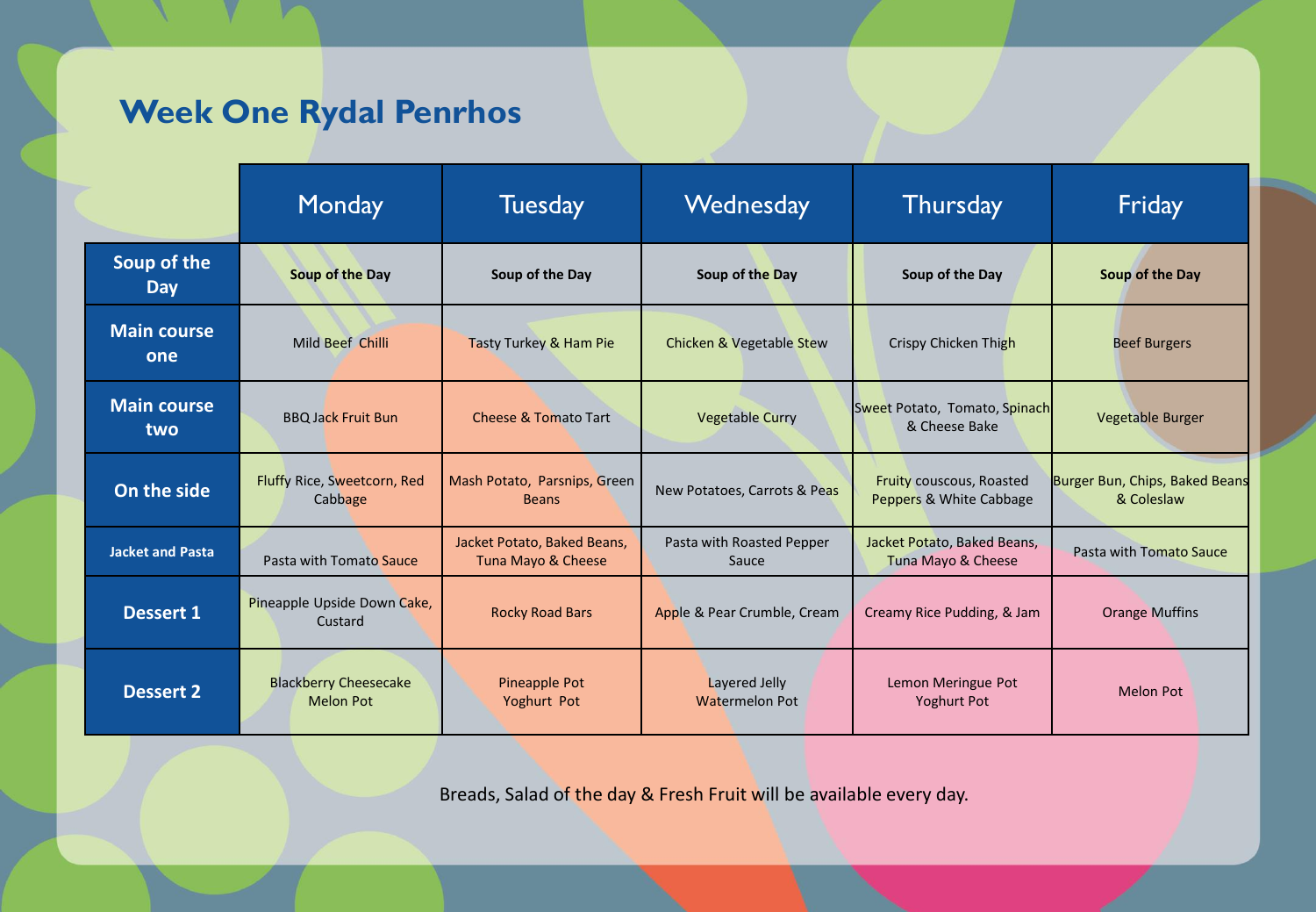## **Week Two Rydal Penrhos**

|                                                                     | Monday                                         | <b>Tuesday</b>                                    | Wednesday                                                                   | <b>Thursday</b>                                                | Friday                                        |  |
|---------------------------------------------------------------------|------------------------------------------------|---------------------------------------------------|-----------------------------------------------------------------------------|----------------------------------------------------------------|-----------------------------------------------|--|
| Soup of the<br>Day                                                  | Soup of the Day                                | Soup of the Day                                   | Soup of the Day                                                             | Soup of the Day                                                | Soup of the Day                               |  |
| <b>Main course</b><br>one                                           | Mild Chicken Curry                             | Pork Meatballs in a Tomato<br>Sauce               | Beef & Vegetable Stew                                                       | <b>Chicken Chow Mein</b>                                       | Sausage, Hash Brown &<br><b>Scrambled Egg</b> |  |
| <b>Main course</b><br>two                                           | Vegetable & Potato Curry                       | Sauce                                             | Spaghetti in Creamy Mushroom Lemon & Mint Falafel Pitta Bread<br>with Salad | Vegetable Ribbon Pad Thai                                      | Vegetarian Brunch Burrito                     |  |
| On the side                                                         | Fluffy Rice, Naan Bread, Peas &<br>Cauliflower | Garlic Bread, Green Beans &<br>Sweetcorn          | Mash Potato, Red Cabbage,<br>Carrots                                        | Sesame Savoy Cabbage, Peas &<br>Cauliflower                    | <b>Baked Beans, Mushrooms</b>                 |  |
| <b>Jacket and Pasta</b>                                             | Pasta with Tomato Sauce                        | Jacket Potato, Baked Beans,<br>Tuna Mayo & Cheese | Pasta with Roasted Pepper<br>Sauce                                          | Jacket Potato, Baked Beans,<br>Tuna Mayo & Cheese              | Pasta with Tomato Sauce                       |  |
| <b>Dessert 1</b>                                                    | White Chocolate & Raspberry<br>Flapjack        | Sticky Toffee Pudding with<br>Toffee Sauce        | <b>Cheese &amp; Biscuits</b>                                                | Cream Chocolate Bun                                            | Pancakes, Maple Syrup                         |  |
| <b>Dessert 2</b>                                                    | Lavered Jelly<br><b>Honeydew Melon Pots</b>    | Pineapple Pot<br><b>Strawberry Yoghurt</b>        | <b>Sticky Toffee Pot</b><br><b>Watermelon Pot</b>                           | Blackberry & Cream Crumble<br>Pot<br><b>Blackberry Yoghurt</b> | <b>Melon Pot</b>                              |  |
| Breads, Salad of the day & Fresh Fruit will be available every day. |                                                |                                                   |                                                                             |                                                                |                                               |  |